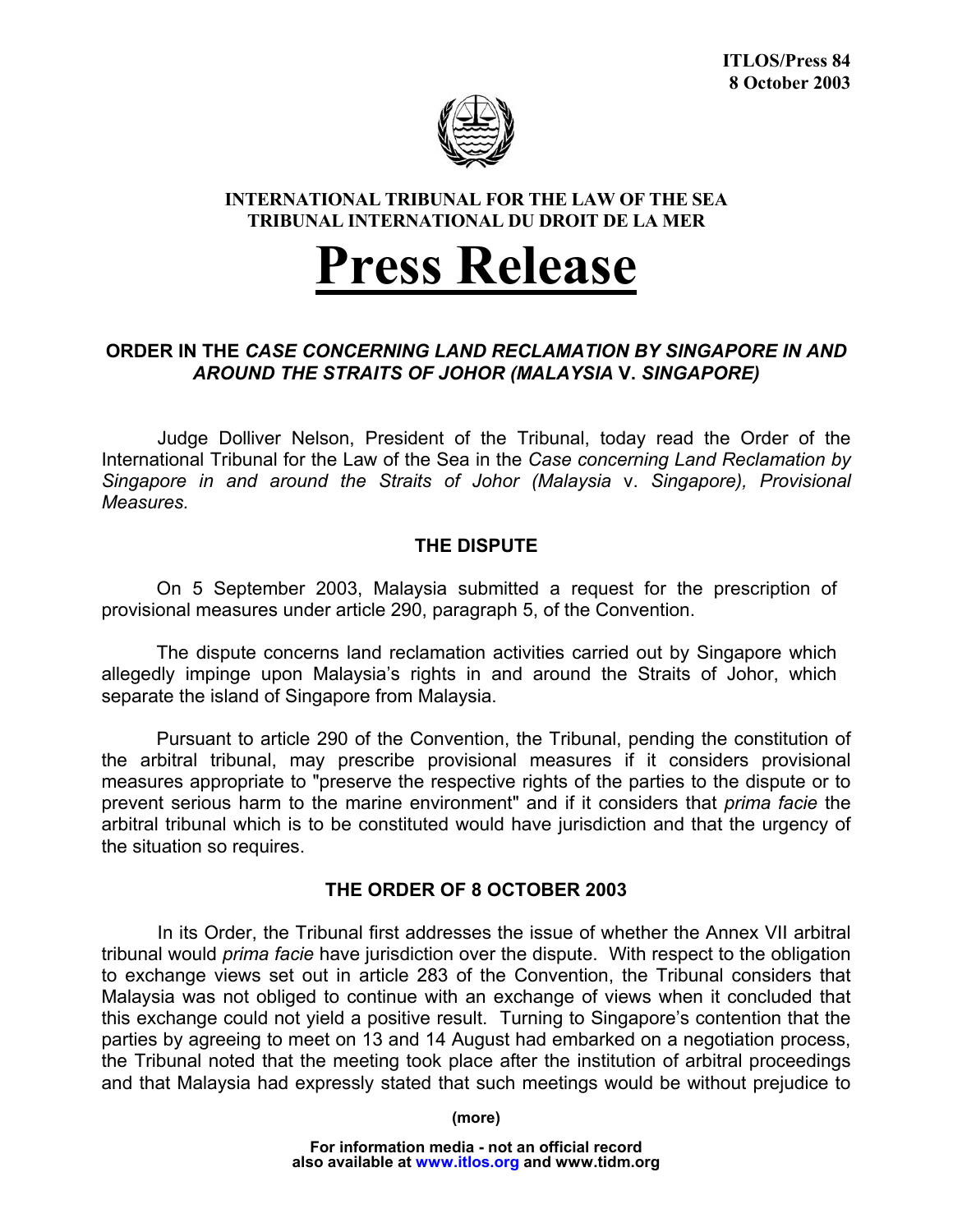its right to proceed with the arbitration pursuant to Annex VII to the Convention or to request this Tribunal to prescribe provisional measures. Therefore, the Tribunal finds that the Annex VII arbitral tribunal would *prima facie* have jurisdiction over the dispute. The Tribunal also finds that the case is admissible.

The Tribunal then proceeds to analyse the contention of Singapore that, as the Annex VII arbitral tribunal is to be constituted not later than 9 October 2003, there is no need to prescribe provisional measures given the short period of time remaining before that date.

 The Tribunal notes that, under article 290, paragraph 5, of the Convention, the Tribunal is competent to prescribe provisional measures prior to the constitution of the Annex VII arbitral tribunal, and that there is nothing in article 290 of the Convention to suggest that the measures prescribed by the Tribunal must be confined to that period.

With respect to the land reclamation works in the sector of Tuas, the Tribunal finds that Malaysia has not shown that there is a situation of urgency or that there is a risk that its rights with respect to an area of its territorial sea would suffer irreversible damage pending consideration of the merits of the case by the arbitral tribunal. Therefore, the Tribunal does not consider it appropriate to prescribe provisional measures with respect to the land reclamation by Singapore in the sector of Tuas.

The Tribunal notes that during the oral proceedings Singapore, in response to the measures requested by Malaysia, reiterated its offer to share the information requested by Malaysia with respect to the reclamation works, stated that it would provide Malaysia with a full opportunity to comment on the reclamation works and their potential impacts, and declared that it was ready and willing to enter into negotiations. The Tribunal places on record these assurances given by Singapore.

With respect to the infilling work in Area D at Pulau Tekong, which is of primary concern to Malaysia, the Tribunal notes the commitment made by Singapore at the hearing not to undertake any irreversible action to construct the stone revetment around Area D pending the completion of a study, jointly sponsored and funded by both States, to be undertaken by independent experts.

The Tribunal considers that, in the particular circumstances of this case, the land reclamation works may have adverse effects on the marine environment in and around the Straits of Johor. For that reason, the Tribunal considers that prudence and caution require Malaysia and Singapore to establish mechanisms for exchanging information on and assessing the effects of the land reclamation work.

For these reasons, the Tribunal, unanimously, prescribes the following provisional measures, pending a decision by the Annex VII arbitral tribunal:

"Malaysia and Singapore shall cooperate and shall, for this purpose, enter into consultations forthwith in order to: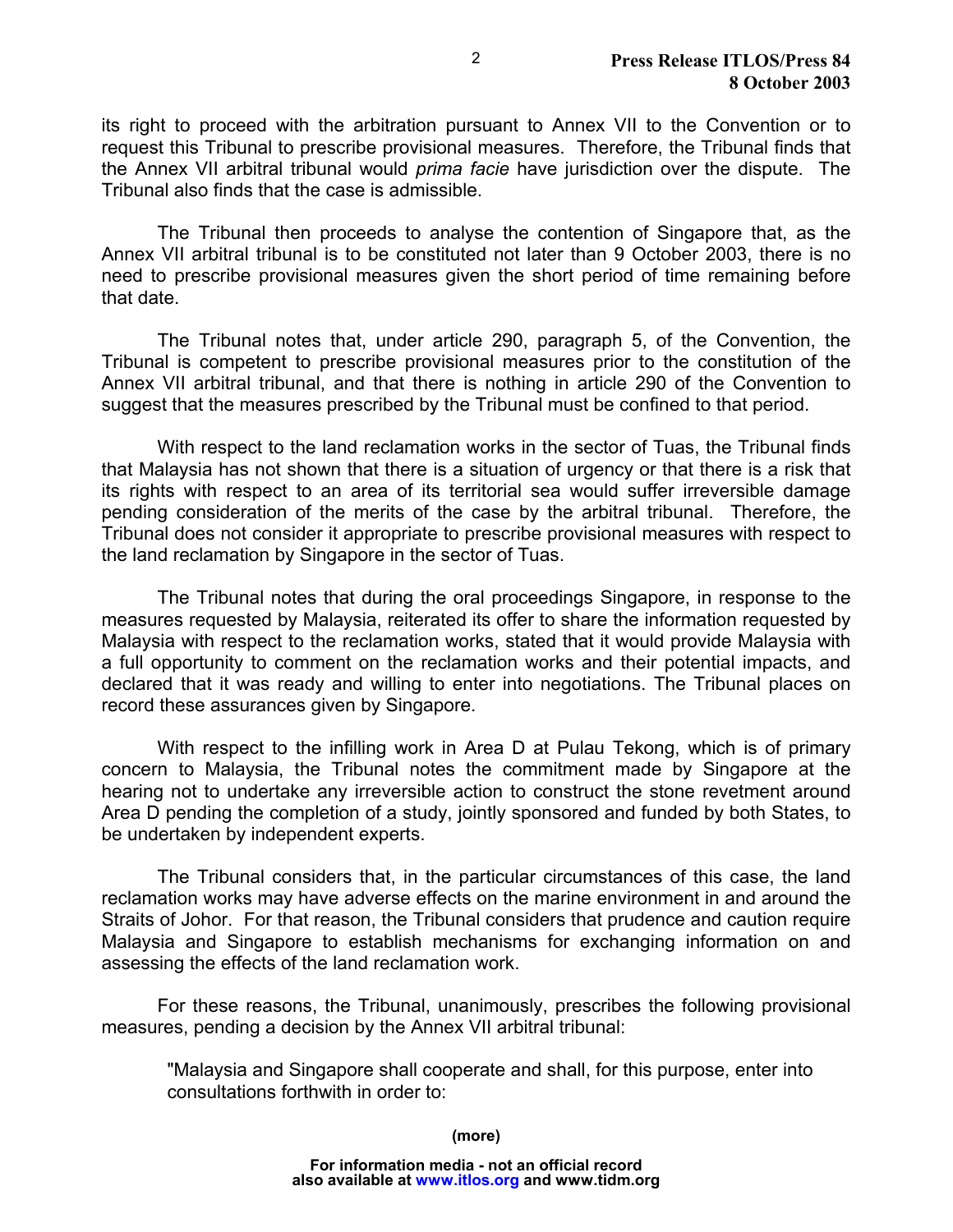(a) establish promptly a group of independent experts with the mandate

(i) to conduct a study, on terms of reference to be agreed by Malaysia and Singapore, to determine, within a period not exceeding one year from the date of this Order, the effects of Singapore's land reclamation and to propose, as appropriate, measures to deal with any adverse effects of such land reclamation;

(ii) to prepare, as soon as possible, an interim report on the subject of infilling works in Area D at Pulau Tekong;

- (b) exchange, on a regular basis, information on, and assess risks or effects of, Singapore's land reclamation works;
- (c) implement the commitments noted in this Order and avoid any action incompatible with their effective implementation, and, without prejudice to their positions on any issue before the Annex VII arbitral tribunal, consult with a view to reaching a prompt agreement on such temporary measures with respect to Area D at Pulau Tekong, including suspension or adjustment, as may be found necessary to ensure that the infilling operations pending completion of the study referred to in subparagraph (a)(i) with respect to that area do not prejudice Singapore's ability to implement the commitments referred to in paragraphs 85 to 87.
- 2. Unanimously,

*Directs* Singapore not to conduct its land reclamation in ways that might cause irreparable prejudice to the rights of Malaysia or serious harm to the marine environment, taking especially into account the reports of the group of independent experts.

3. Unanimously,

*Decides* that Malaysia and Singapore shall each submit the initial report referred to in article 95, paragraph 1, of the Rules, not later than 9 January 2004 to this Tribunal and to the Annex VII arbitral tribunal, unless the arbitral tribunal decides otherwise.

4. Unanimously,

*Decides* that each party shall bear its own costs."

President Nelson and Judge Anderson appended a declaration to the Order.

Judges *ad hoc* Hossain and Oxman appended a joint declaration to the Order.